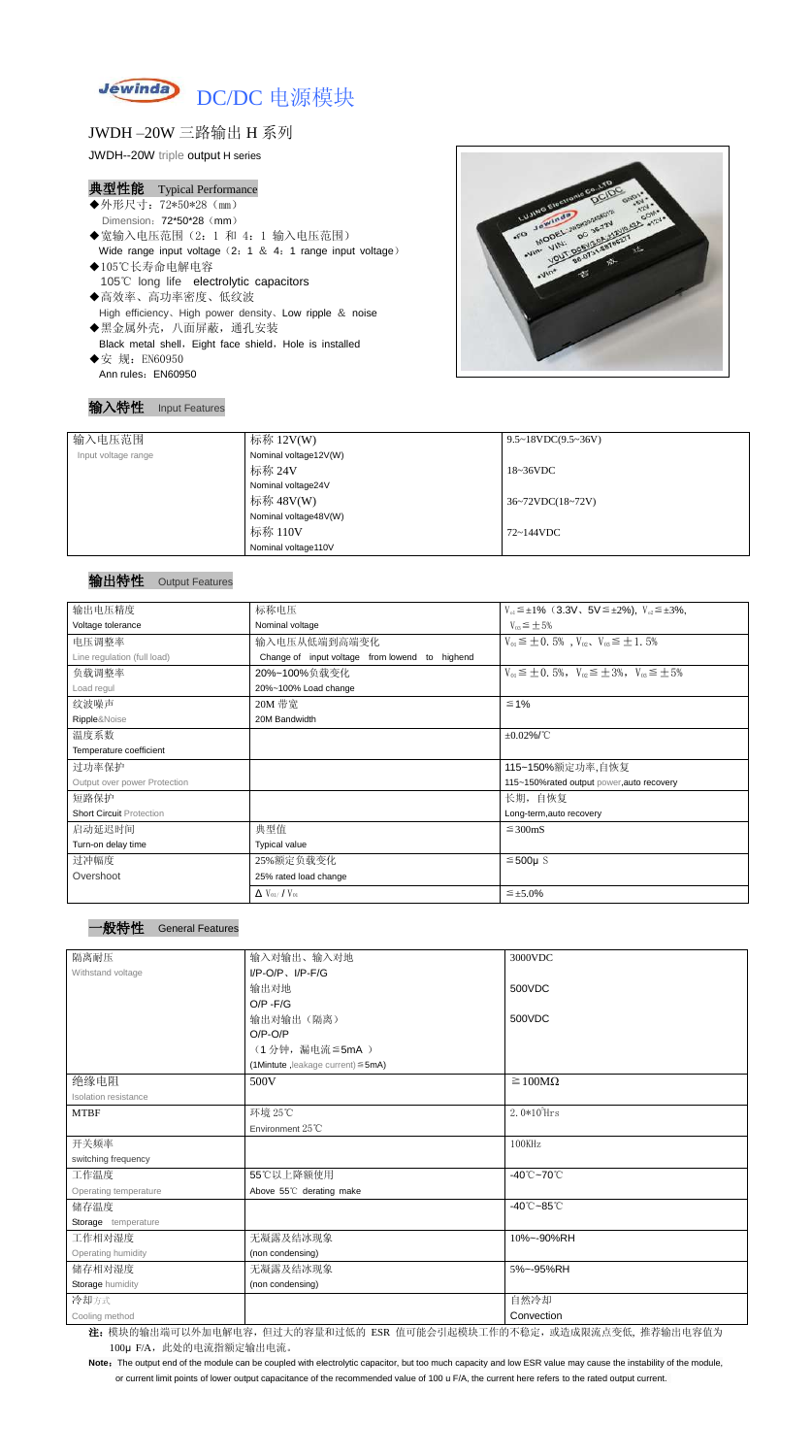

| 产品型号                  | 输入电压              | 输出电压           | 输出电流           | 输出电压精度         | 纹波噪声        | 效率         |
|-----------------------|-------------------|----------------|----------------|----------------|-------------|------------|
|                       | Input voltage     | Output voltage | Output current | Output voltage | R&N         |            |
| Model No.             | $V_{in}$          | V <sub>O</sub> | Io             | tolerance      | $V$ (p-p)mV | Efficiency |
| JWDH20-12S5D5(W)I     |                   | $+5V$          | $0.30 - 3.00A$ | $+2\%$         | 100mV       |            |
|                       |                   | $+5V$          | $0.05 - 0.50A$ | $\pm$ 5%       | 100mV       | 77%        |
|                       |                   | $-5V$          | $0.05 - 0.50A$ | $\pm$ 5%       | 100mV       |            |
|                       |                   | $+5V$          | $0.30 - 2.50A$ | $\pm 2\%$      | 100mV       |            |
| JWDH20-12S5D12(W)I    |                   | $+12V$         | $0.03 - 0.30A$ | $\pm 3\%$      | 120mV       | 78%        |
|                       |                   | $-12V$         | $0.03 - 0.30A$ | $\pm 3\%$      | 120mV       |            |
|                       |                   | $+5V$          | $0.20 - 2.2A$  | $+2\%$         | 100mV       |            |
| JWDH20-12S5D15(W)I    |                   | $+15V$         | $0.03 - 0.30A$ | $\pm 3\%$      | 120mV       | 79%        |
|                       |                   | $-15V$         | $0.03 - 0.30A$ | $\pm 3\%$      | 120mV       |            |
|                       | $9.5 - 18V$       | $+5V$          | $0.30 - 2.50A$ | $\pm 2\%$      | 100mV       |            |
| JWDH20-12S5D24(W)I    | $9.5 \sim 36V(W)$ | $+24V$         | $0.02 - 0.20A$ | $\pm 3\%$      | 150mV       | 82%        |
|                       |                   | $-24V$         | $0.02 - 0.20A$ | $\pm 3\%$      | 150mV       |            |
|                       |                   | $+12V$         | $0.10 - 1.20A$ | $\pm1\%$       | 120mV       |            |
| JWDH20-12S12D5(W)I    |                   | $+5V$          | $0.05 - 0.50A$ | $\pm$ 5%       | 100mV       | 79%        |
|                       |                   | $-5V$          | $0.05 - 0.50A$ | $\pm$ 5%       | 100mV       |            |
|                       |                   | $+24V$         | $0.06 - 0.60A$ | $\pm1\%$       | 150mV       |            |
| JWDH20-12S24D5(W)I    |                   | $+5V$          | $0.05 - 0.50A$ | $\pm 5\%$      | 100mV       | 80%        |
|                       |                   | $-5V$          | $0.05 - 0.50A$ | $\pm$ 5%       | 100mV       |            |
|                       |                   | $+24V$         | $0.05 - 0.50A$ | $\pm1\%$       | 150mV       |            |
| JWDH20-12S24D12(W)I   |                   | $+12V$         | $0.03 - 0.30A$ | $\pm 3\%$      | 120mV       | 83%        |
|                       |                   | $-12V$         | $0.03 - 0.30A$ | $\pm 3\%$      | 120mV       |            |
|                       |                   | $+5V$          | $0.30 - 3.00A$ | $\pm 2\%$      | 100mV       |            |
| JWDH20-12S5S12S-5(W)I |                   | $+12V$         | $0.03 - 0.30A$ | $\pm 3\%$      | 120mV       | 79%        |
|                       |                   | $-5V$          | $0.03 - 0.30A$ | $\pm$ 5%       | 80mV        |            |
|                       |                   | $+5V$          | $0.30 - 3.00A$ | $\pm 2\%$      | 100mV       |            |
| JWDH20-24S5D5I        |                   | $+5V$          | $0.05 - 0.50A$ | $\pm$ 5%       | 100mV       | 77%        |
|                       |                   | $-5V$          | $0.05 - 0.50A$ | $\pm$ 5%       | 100mV       |            |
|                       |                   | $+5V$          | $0.30 - 2.50A$ | $\pm 2\%$      | 100mV       |            |
| JWDH20-24S5D12I       |                   | $+12V$         | $0.03 - 0.30A$ | $\pm 3\%$      | 120mV       | 78%        |
|                       |                   | $-12V$         | $0.03 - 0.30A$ | $\pm 3\%$      | 120mV       |            |
|                       | $18 - 36V$        | $+5V$          | $0.20 - 2.2A$  | $\pm 2\%$      | 100mV       |            |
| JWDH20-24S5D15I       |                   | $+15V$         | $0.03 - 0.30A$ | $\pm 3\%$      | 120mV       | 79%        |
|                       |                   | $-15V$         | $0.03 - 0.30A$ | $\pm 3\%$      | 120mV       |            |
| JWDH20-24S5D24I       |                   | $+5V$          | $0.30 - 2.50A$ | $\pm 2\%$      | 100mV       |            |
|                       |                   | $+24V$         | $0.02 - 0.20A$ | $\pm 3\%$      | 150mV       | 81%        |
|                       |                   | $-24V$         | $0.02 - 0.20A$ | $\pm 3\%$      | 150mV       |            |
|                       |                   | $+12V$         | $0.10 - 1.20A$ | $\pm 1\%$      | 120mV       |            |
| JWDH20-24S12D5I       |                   | $+5V$          | $0.05 - 0.50A$ | $\pm$ 5%       | 100mV       | 78%        |
|                       |                   | $-5V$          | $0.05 - 0.50A$ | ±5%            | 100mV       |            |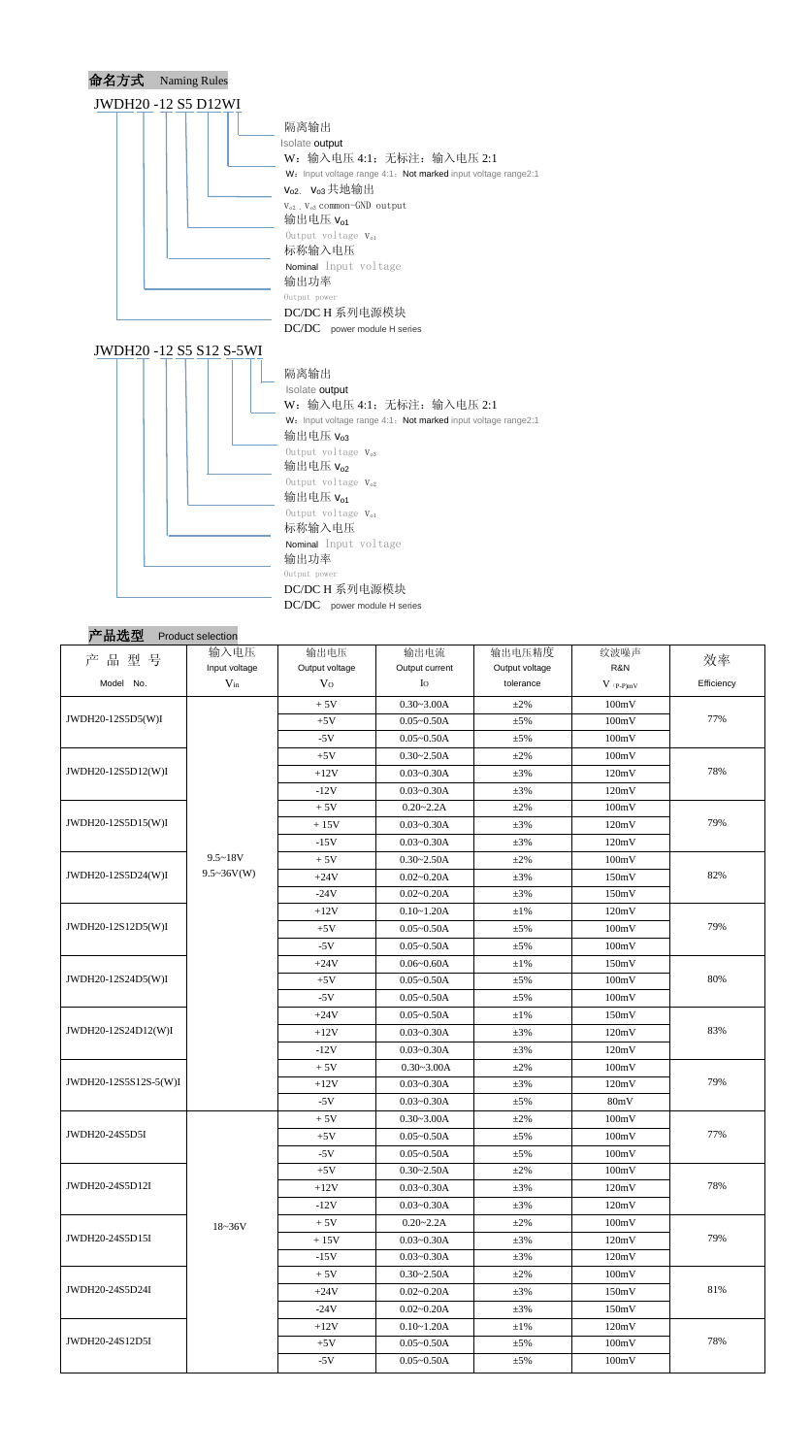|                                      |               | $+24V$         | $0.06 - 0.60A$                   | $\pm 1\%$             | 150mV          |        |  |
|--------------------------------------|---------------|----------------|----------------------------------|-----------------------|----------------|--------|--|
| JWDH20-24S24D5I                      |               | $+5V$          | $0.05 - 0.50A$                   | $\pm$ 5%              | 100mV          | 80%    |  |
|                                      |               | $-5V$          | $0.05 - 0.50A$                   | $\pm$ 5%              | 100mV          |        |  |
| JWDH20-24S24D12I                     |               | $+24V$         | $0.05 - 0.50A$                   | $\pm 1\%$             | 150mV          |        |  |
|                                      | $18 - 36V$    | $+12V$         | $0.03 - 0.30A$                   | $\pm 3\%$             | 120mV          | 82%    |  |
|                                      |               | $-12V$         | $0.03 - 0.30A$                   | $\pm 3\%$             | 120mV          |        |  |
| JWDH20-24S5S12S-5I                   |               | $+5V$          | $0.30 - 3.00A$                   | $\pm 2\%$             | 100mV          |        |  |
|                                      |               | $+12V$         | $0.03 - 0.30A$                   | $\pm 3\%$             | 120mV          | 79%    |  |
|                                      |               | $-5V$          | $0.03 - 0.30A$                   | $\pm$ 5%              | 80mV           |        |  |
| JWDH20-48S5D5(W)I                    |               | $+5V$          | $0.30 - 3.00A$                   | $\pm 2\%$             | 100mV          | 77%    |  |
|                                      |               | $+5V$<br>$-5V$ | $0.05 - 0.50A$<br>$0.05 - 0.50A$ | $\pm 5\%$<br>$\pm$ 5% | 100mV<br>100mV |        |  |
|                                      |               | $+5V$          | $0.30 - 2.50A$                   | $\pm 2\%$             | 100mV          |        |  |
| JWDH20-48S5D12(W)I                   |               | $+12V$         | $0.03 - 0.30A$                   | $\pm 3\%$             | 120mV          | 78%    |  |
|                                      |               | $-12V$         | $0.03 - 0.30A$                   | $\pm 3\%$             | 120mV          |        |  |
|                                      |               | $+5V$          | $0.20 - 2.2A$                    | $\pm 2\%$             | 100mV          |        |  |
| JWDH20-48S5D15(W)I                   |               | $+15V$         | $0.03 - 0.30A$                   | $\pm 3\%$             | 120mV          | 79%    |  |
|                                      |               | $-15V$         | $0.03 - 0.30A$                   | $\pm 3\%$             | 120mV          |        |  |
|                                      |               | $+5V$          | $0.30 - 2.50A$                   | $\pm 2\%$             | 100mV          |        |  |
| JWDH20-48S5D24(W)I                   |               | $+24V$         | $0.02 - 0.20A$                   | $\pm 3\%$             | 150mV          | 81%    |  |
|                                      |               | $-24V$         | $0.02 - 0.20A$                   | $\pm 3\%$             | 150mV          |        |  |
|                                      | $36 - 72V$    |                |                                  |                       |                |        |  |
| JWDH20-48S12D5(W)I                   | $18 - 72V(W)$ | $+12V$         | $0.10 - 1.20A$                   | $\pm 1\%$             | 120mV          | 78%    |  |
|                                      |               | $+5V$          | $0.05 - 0.50A$                   | $\pm$ 5%              | 100mV          |        |  |
|                                      |               | $-5V$          | $0.05 - 0.50A$                   | $\pm$ 5%              | 100mV          |        |  |
|                                      |               | $+24V$         | $0.06 - 0.60A$                   | $\pm 1\%$             | 150mV          |        |  |
| JWDH20-48S24D5(W)I                   |               | $+5V$          | $0.05 - 0.50A$                   | $\pm 5\%$             | 100mV          | 80%    |  |
|                                      |               | $-5V$          | $0.05 - 0.50A$                   | $\pm$ 5%              | 100mV          |        |  |
|                                      |               | $+24V$         | $0.05 - 0.50A$                   | $\pm 1\%$             | 150mV          |        |  |
| JWDH20-48S24D12(W)I                  |               | $+12V$         | $0.03 - 0.30A$                   | $\pm 3\%$             | 120mV          | 82%    |  |
|                                      |               | $-12V$         | $0.03 - 0.30A$                   | $\pm 3\%$             | 120mV          |        |  |
|                                      |               |                |                                  |                       |                |        |  |
| JWDH20-48S5S12S-5(W)I                |               | $+5V$          | $0.30 - 3.00A$                   | $\pm 2\%$             | 100mV          | 79%    |  |
|                                      |               | $+12V$         | $0.03 - 0.30A$                   | $\pm 3\%$             | 120mV          |        |  |
|                                      |               | $-5V$          | $0.03 - 0.30A$                   | $\pm$ 5%              | 80mV           |        |  |
|                                      |               | $+5V$          | $0.30 - 3.00A$                   | $\pm 2\%$             | 100mV          |        |  |
| JWDH20-110S5D5I                      |               | $+5V$          | $0.05 - 0.50A$                   | $\pm 5\%$             | 100mV          | 77%    |  |
|                                      |               | $-5V$          | $0.05 - 0.50A$                   | $\pm 5\%$             | 100mV          |        |  |
|                                      |               | $+5V$          | $0.30 - 2.50A$                   | $\pm 2\%$             | 100mV          |        |  |
|                                      |               | $+12V$         | $0.03 - 0.30A$                   | $\pm 3\%$             | 120mV          | 78%    |  |
| JWDH20-110S5D12I                     |               |                |                                  |                       |                |        |  |
|                                      |               | $-12V$         | $0.03 - 0.30A$                   | $\pm 3\%$             | 120mV          |        |  |
|                                      |               | $+5V$          | $0.20 - 2.2A$                    | $\pm 2\%$             | 100mV          |        |  |
| JWDH20-110S5D15I                     |               | $+15V$         | $0.03 - 0.30A$                   | $\pm 3\%$             | 120mV          | 79%    |  |
|                                      |               | $-15V$         | $0.03 - 0.30A$                   | $\pm 3\%$             | 120mV          |        |  |
|                                      |               | $+5V$          | $0.30 - 2.50A$                   | $\pm 2\%$             | 100mV          |        |  |
| JWDH20-110S5D24I                     |               | $+24V$         | $0.02 - 0.20A$                   | $\pm 3\%$             | 150mV          | $81\%$ |  |
|                                      | $72 - 144V$   | $-24V$         | $0.02 - 0.20A$                   | $\pm 3\%$             | 150mV          |        |  |
|                                      |               | $+12V$         | $0.10 - 1.20A$                   | $\pm 1\%$             | 120mV          | 78%    |  |
| JWDH20-110S12D5I<br>JWDH20-110S24D5I |               |                |                                  |                       |                |        |  |
|                                      |               | $+5V$          | $0.05 - 0.50A$                   | $\pm$ 5%              | 100mV          |        |  |
|                                      |               | $-5V$          | $0.05 - 0.50A$                   | $\pm$ 5%              | 100mV          |        |  |
|                                      |               | $+24V$         | $0.06 - 0.60A$                   | $\pm 1\%$             | 150mV          | 80%    |  |
|                                      |               | $+5V$          | $0.05 - 0.50A$                   | $\pm$ 5%              | 100mV          |        |  |
|                                      |               | $-5V$          | $0.05 - 0.50A$                   | $\pm$ 5%              | 100mV          |        |  |
|                                      |               | $+24V$         | $0.05 - 0.50A$                   | $\pm 1\%$             | 150mV          |        |  |
| JWDH20-110S24D12I                    |               | $+12V$         | $0.03 - 0.30A$                   | $\pm 3\%$             | 120mV          | 82%    |  |
|                                      |               |                |                                  |                       |                |        |  |
|                                      |               | $-12V$         | $0.03 - 0.30A$                   | $\pm 3\%$             | 120mV          |        |  |
|                                      |               | $+5V$          | $0.30 - 3.00A$                   | $\pm 2\%$             | 100mV          |        |  |
| JWDH20-110S5S12S-5I                  |               | $+12V$         | $0.03 - 0.30A$                   | $\pm 3\%$             | 120mV          | 79%    |  |
|                                      |               | $-5V$          | $0.03 - 0.30A$                   | $\pm$ 5%              | 80mV           |        |  |

注:因篇幅有限,以上只是部分产品列表,若需列表以外产品,请与本公司销售部联系。 输出纹波噪声(峰-峰值)的测量,请参照模块测试说明中介绍的方法进行。

Note: :Due to space limitations ,the above list is only for some products, If other than a list of products, please contact the Company's sales department.

Output ripple noise measurement (peak - peak), please refer to the module test notes method is introduced.